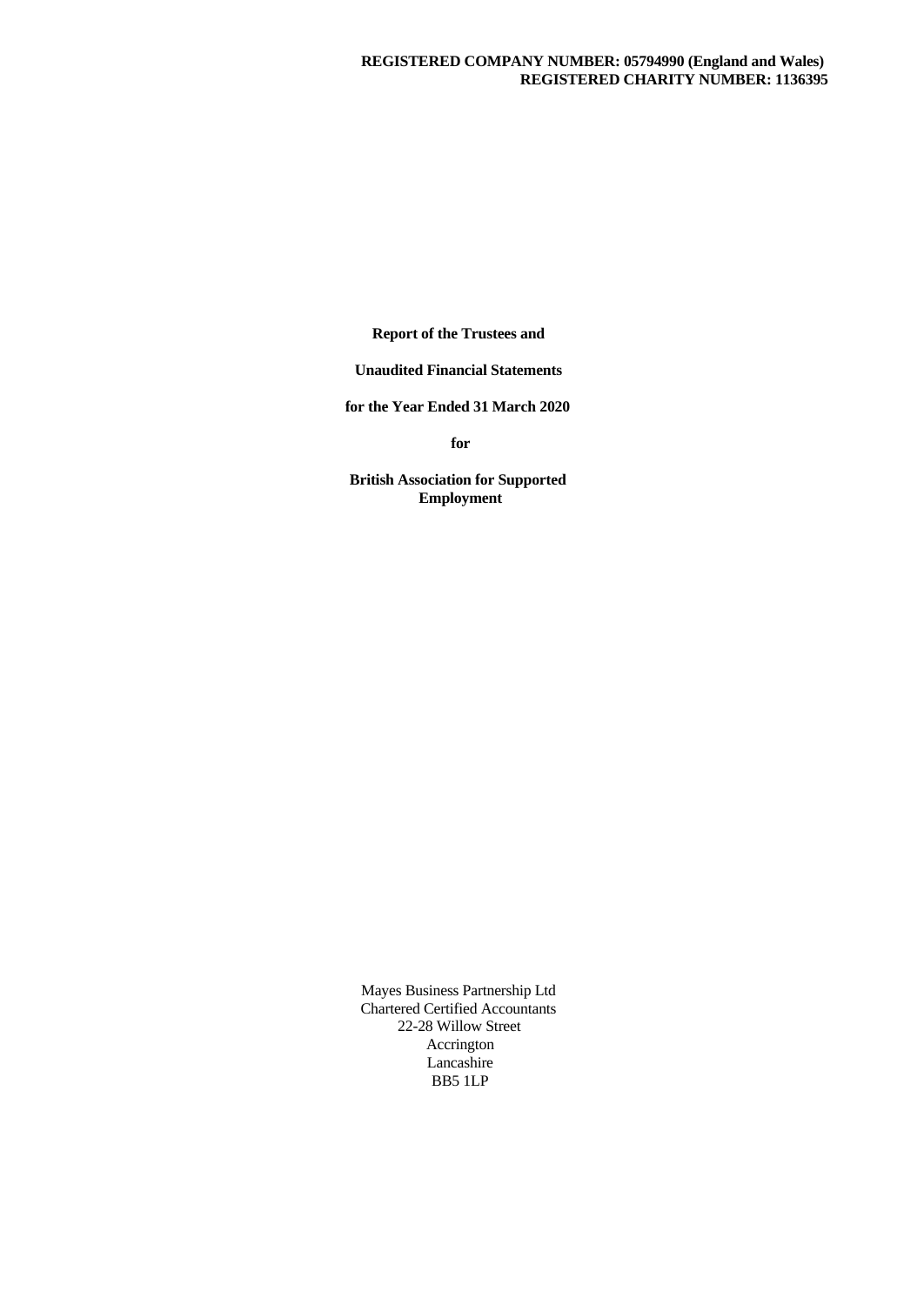**Contents of the Financial Statements for the year ended 31 March 2020**

|                                                   | Page    |  |
|---------------------------------------------------|---------|--|
| <b>Report of the Trustees</b>                     | 1 to 4  |  |
| <b>Independent Examiner's Report</b>              | 5       |  |
| <b>Statement of Financial Activities</b>          | 6       |  |
| <b>Balance Sheet</b>                              | 7 to 8  |  |
| <b>Notes to the Financial Statements</b>          | 9 to 14 |  |
| <b>Detailed Statement of Financial Activities</b> | 15      |  |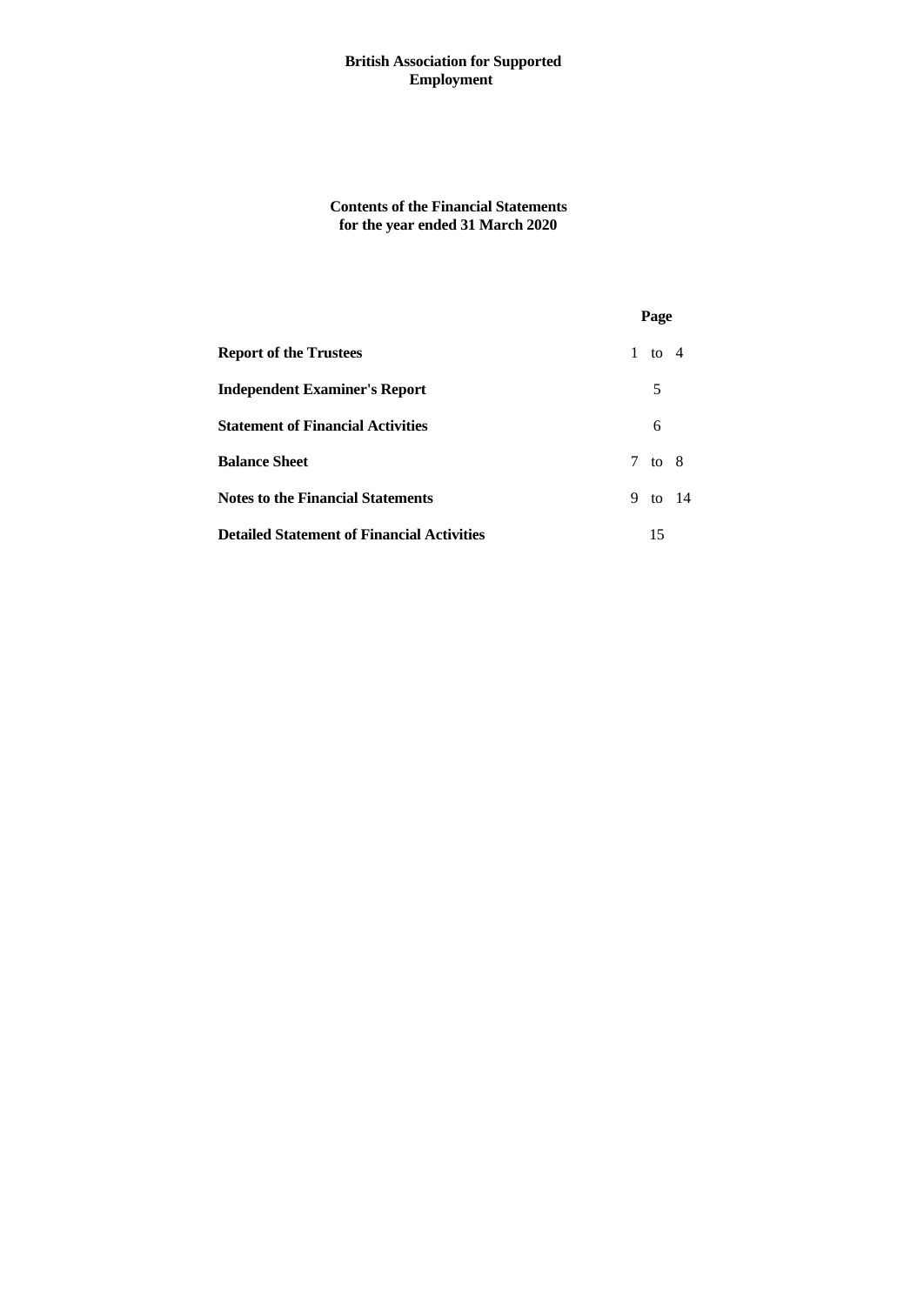# **Report of the Trustees for the year ended 31 March 2020**

The trustees who are also directors of the charity for the purposes of the Companies Act 2006, present their report with the financial statements of the charity for the year ended 31 March 2020. The trustees have adopted the provisions of Accounting and Reporting by Charities: Statement of Recommended Practice applicable to charities preparing their accounts in accordance with the Financial Reporting Standard applicable in the UK and Republic of Ireland (FRS 102) (effective 1 January 2019).

## **OBJECTIVES AND ACTIVITIES**

## **Objectives and aims**

The charity's objectives are in the following areas:

" Education/training

" Disability

" The prevention or relief of poverty

Our charitable objects are:

a) to advance the education and training of people with disabilities and or other economic disadvantages so as to develop their vocational life skills and in particular the development of skills relevant to participation in employment.

b) the relief of unemployment for the benefit of the public in such ways as may be thought fit, including assistance to find employment.

The aims of the charity are to encourage the training and employment of people with disabilities as an effective route out of poverty. The charity's trustees have complied with the duty in section 4 of the Charities Act 2006 to have due regard to public benefit guidance published by the Commission.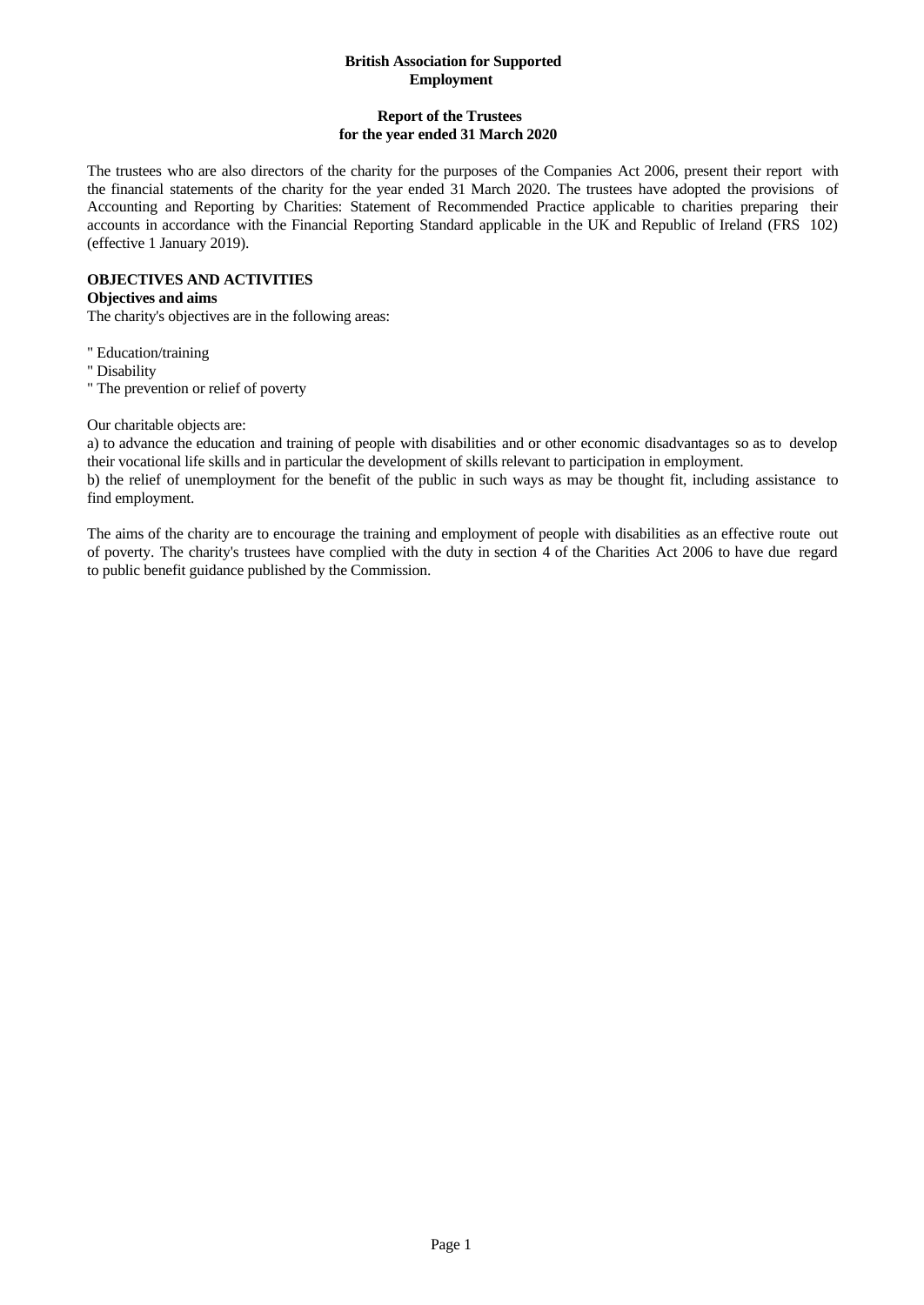#### **Report of the Trustees for the year ended 31 March 2020**

#### **ACHIEVEMENT AND PERFORMANCE**

#### **Charitable activities**

Employment is a key route for the prevention and relief of poverty amongst people who have a disability. BASE will continue to promote the principles and high quality delivery of supported employment as the most appropriate form of support to achieve these aims.

BASE continues to inform, support and advise our members and receives a substantial number of enquiries from employers, disabled jobseekers and family carers. We have been able to provide guidance and signpost them to appropriate support.

As part of our remit to inform members, we issued monthly e-newsletters using MailChimp. We continue to make use of social media to supplement information contained on our website. We now have 1,931 followers on Twitter and 890 on Facebook, extending our reach to members, potential members and supporters. We have also developed our YouTube channel and a Linkedin group. We've also established regional Linkedin groups for members. Data is stored and managed in line with GDPR requirements.

BASE has continued to engage closely with a wide range of stakeholders and partners. We have links with policy makers across the Departments for Work and Pensions (DWP) and Education (DfE). We continue to represent our members through attendance at a range of policy forums and task groups. We have worked closely with DWP to design a supported employment trailblazer. We have continued to collaborate with DWP, through the Supported Business Steering Group, on plans to ensure the financial sustainability of 57 supported businesses across the UK.

We delivered a wide range of training courses over the year through our trading arm, Inclusive Trading CIC. This includes continued delivery of the Level 3 Certificate for Supported Employment Practitioners accredited by Gateway Qualifications. We now have over450 people who have enrolled on the course and further courses are planned for 2020-21. Feedback from our external quality assurance visits continues to be excellent and we continue to work with a strong group of assessor associates and trainers.

We have begun to issue kitemarks for providers who achieve particular score thresholds for the Supported Employment Quality Framework. We hope that this will encourage the wider adoption of quality assurance processes within our membership.

Our annual conference in Manchester was very successful and we again received very positive feedback. The conference made a small financial loss but we provided some free places for representatives from parent carer groups.

We continue to maintain strong links with partners and various stakeholder groups and forums and remain an active member of the European Union of Supported Employment.

#### **FINANCIAL REVIEW**

2019-20 saw us make a surplus of £17,856. BASE continues to be reliant on income from member subscriptions and donations from Inclusive Trading CIC. Inclusive Trading CIC made a donation of £55,221 during the year. Membership numbers increased to over 200. Our annual conference made a small loss and income from the conference and other projects was welcome. The National Executive Committee met three times during the yearand continues to regularly monitor income and expenditure. Some income has been deferred to 2020-21 to cover pre-paid activity.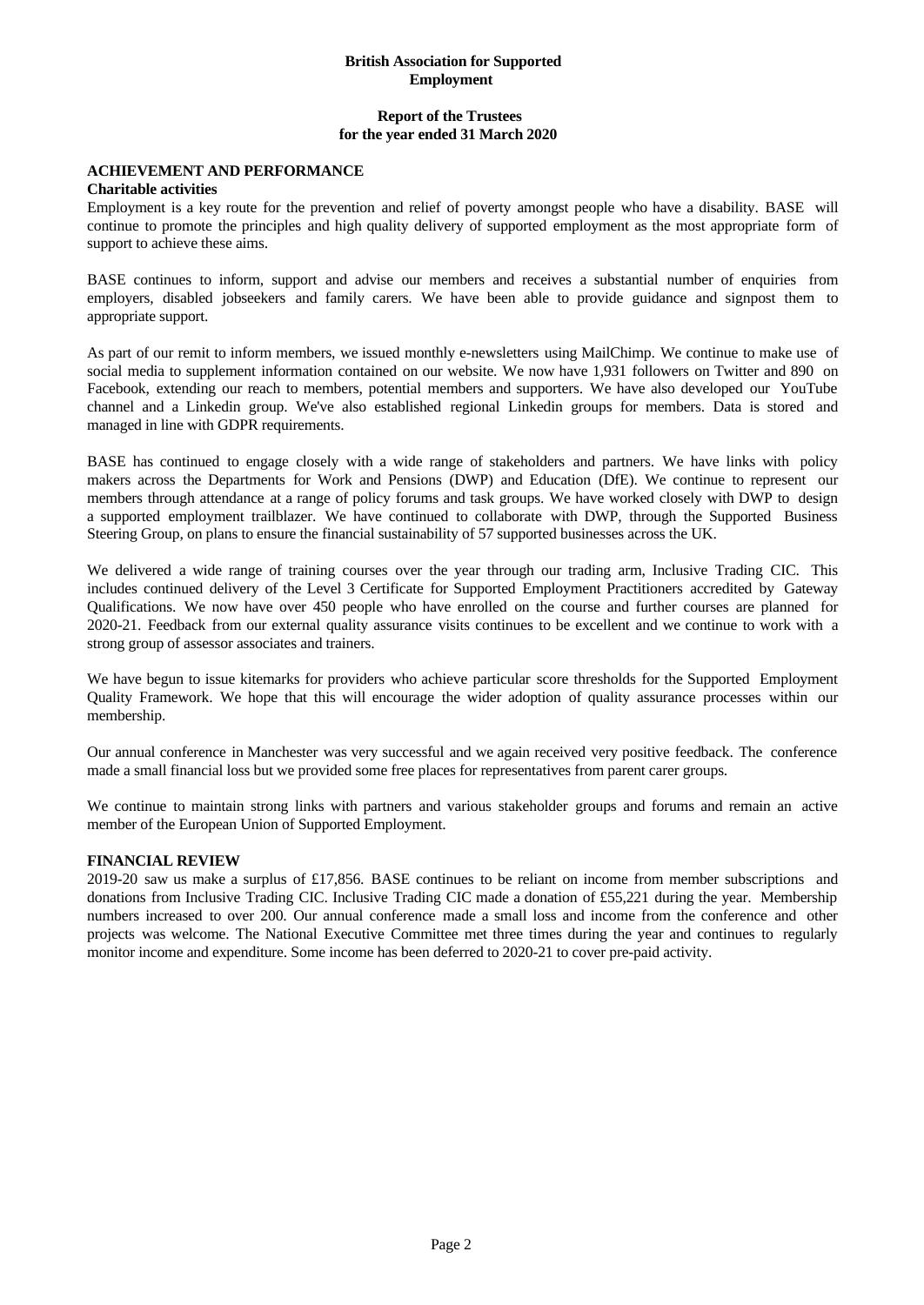### **Report of the Trustees for the year ended 31 March 2020**

#### **STRUCTURE, GOVERNANCE AND MANAGEMENT**

BASE was established as a charitable company, incorporated on 25 April 2006 (amended by special resolutions on 28 April 2010 and 12 September 2012) and registered as a charity on 16 June 2010. The association is governed by a National Executive Committee comprising individuals elected on a regionalbasis by our membership. The NEC elected the national officers; a decision approved at our annual general meeting on 5 November 2019. We would like to thank Holly Kelleher for her valuable contributions to the association. The NEC for 2019-20 was as follows:

Julia Green (Chair) Matt Britt (Vice-Chair) Robert Elston (Treasurer) Dean Atkinson (Midlands) Rachel Jones (North West) Holly Kelleher (North East) - resigned 9 December 2019 Petra Kennedy (Wales) Alistair Kerr (Scotland) - appointed 9 December 2019 Alexandra Seddon (South West) - appointed 9 December 2019 David Stenning (South East) Ramsay Taylor (North East) - appointed 9 December 2019 Kathy Melling (Co-opted) Nerise Oldfield-Thompson (Co-opted) Melanie Walls (Co-opted)

At the end of 2019-20, the association employed one member of staff; the Chief Executive, Huw Davies. We outsource management of our social media.

The activities of the British Association for Supported Employment (BASE) are appropriate to the meeting of our charitable objectives. The focus of our work is to ensure that high quality supported employment services are available to support people with significant needs to access and retain paid employment. We do this primarily through:

" Acting as an umbrella body for service provision within this sector

" Providing advice, guidance and support to service providers, employers, disabled people and their families

" Supporting the development of new services and supporting existing providers to improve the quality of their services

" Engaging with policy makers and commissioners to ensure that provision is adequately designed and resourced

" Providing training courses and organising events to ensure that practitioners have the opportunity to develop their skills

" Working in partnership with other stakeholders to further the education, training and employment of disabled people

During 2019-20, BASE had 189 full member organisations and 15 associate members and regional network meetings were held across our membership regions. Membership rates for members remained unchanged from the previous year.

BASE is a registered company governed by Memorandum and Articles which are available to members on our website at https://www.base-uk.org/sites/default/files/pdfs/base\_ma\_sept2012.pdf.

#### **REFERENCE AND ADMINISTRATIVE DETAILS**

**Registered Company number**

05794990 (England and Wales)

**Registered Charity number** 1136395

#### **Registered office**

Unit 4 200 Bury Road Tottington Bury Lancashire BL8 3DX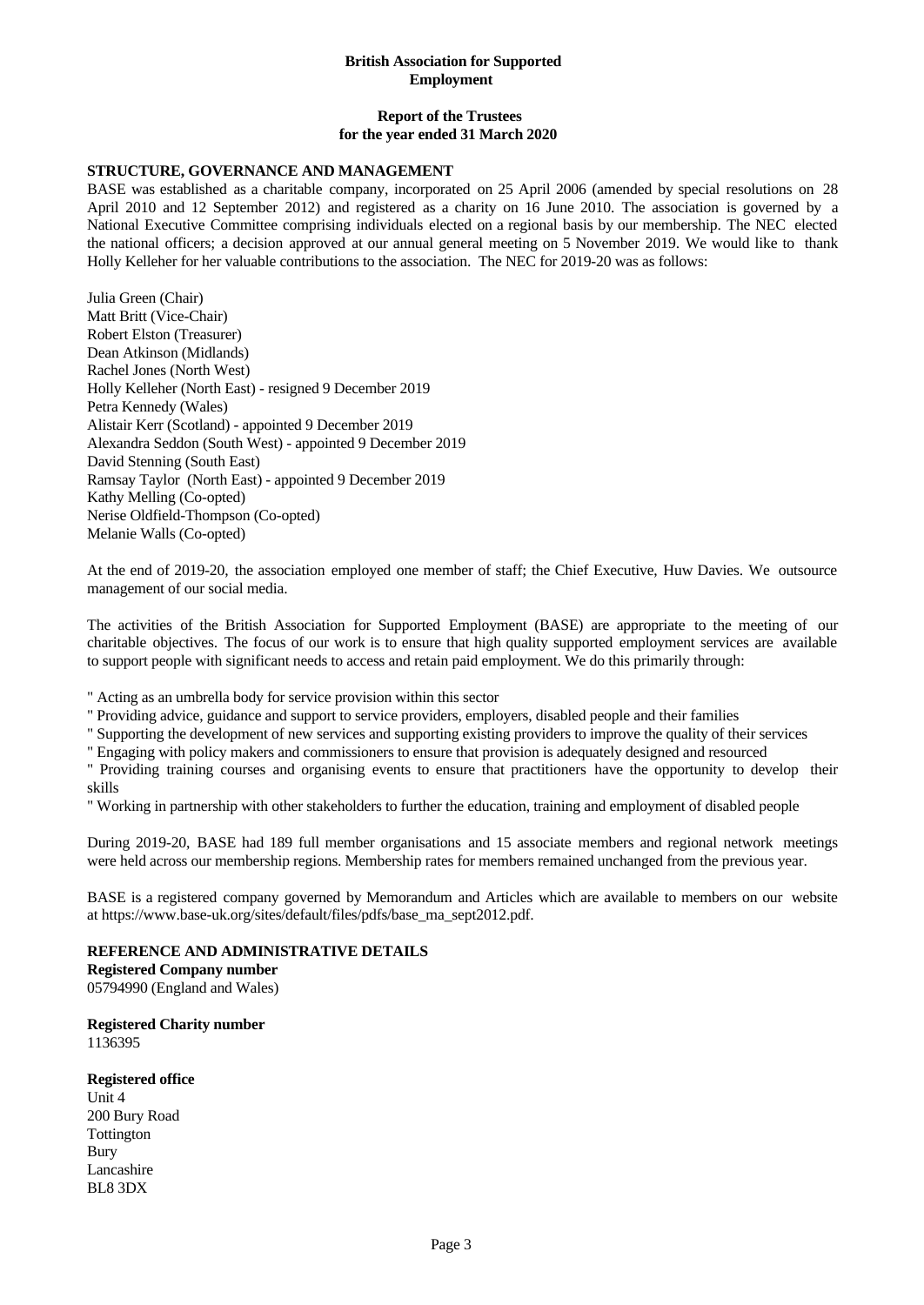#### **Report of the Trustees for the year ended 31 March 2020**

#### **Trustees**

A Kerr Director and Trustee (appointed 9/12/19) R Elston Director and Trustee M Britt Director and Trustee D Atkinson Director and Trustee (appointed 1/4/19) Ms J Green Director and Trustee Ms R Jones Director and Trustee Ms H Kelleher Director and Trustee (resigned 9/12/19) Ms P Kennedy Director and Trustee (appointed 1/4/19) D Stenning Director and Trustee Ms A Seddon Director and Trustee (appointed 9/12/19) R Taylor Director and Trustee (appointed 9/12/19)

#### **Independent Examiner**

Mayes Business Partnership Ltd Chartered Certified Accountants 22-28 Willow Street Accrington Lancashire BB5 1LP

# **STATEMENT OF TRUSTEES' RESPONSIBILITIES**

The trustees (who are also the directors of British Association for Supported Employment for the purposes of company law) are responsible for preparing the Report of the Trustees and the financial statements in accordance with applicable law and United Kingdom Accounting Standards (United Kingdom Generally Accepted Accounting Practice).

Company law requires the trustees to prepare financial statements for each financial year which give a true and fair view of the state of affairs of the charitable company and of the incoming resources and application of resources, including the income and expenditure, of the charitable company for that period. In preparing those financial statements, the 12.4 trustees are required to<br>
13.4 trustees are required to<br>
24.5 elect suitable accounting policies and then apply them consistently;<br>
24.5 observe the methods and principles in the Charity SORP;<br>
24.5 make judgements an

- 
- 
- 
- company will continue in business.

The trustees are responsible for keeping proper accounting records which disclose with reasonable accuracy at any time the financial position of the charitable company and to enable them to ensure that the financial statements comply with the Companies Act 2006. They are also responsible for safeguarding the assets of the charitable company and hence for taking reasonable steps for the prevention and detection of fraud and other irregularities.

Approved by order of the board of trustees on 15 July 2020 and signed on its behalf by:

Ms J Green - Trustee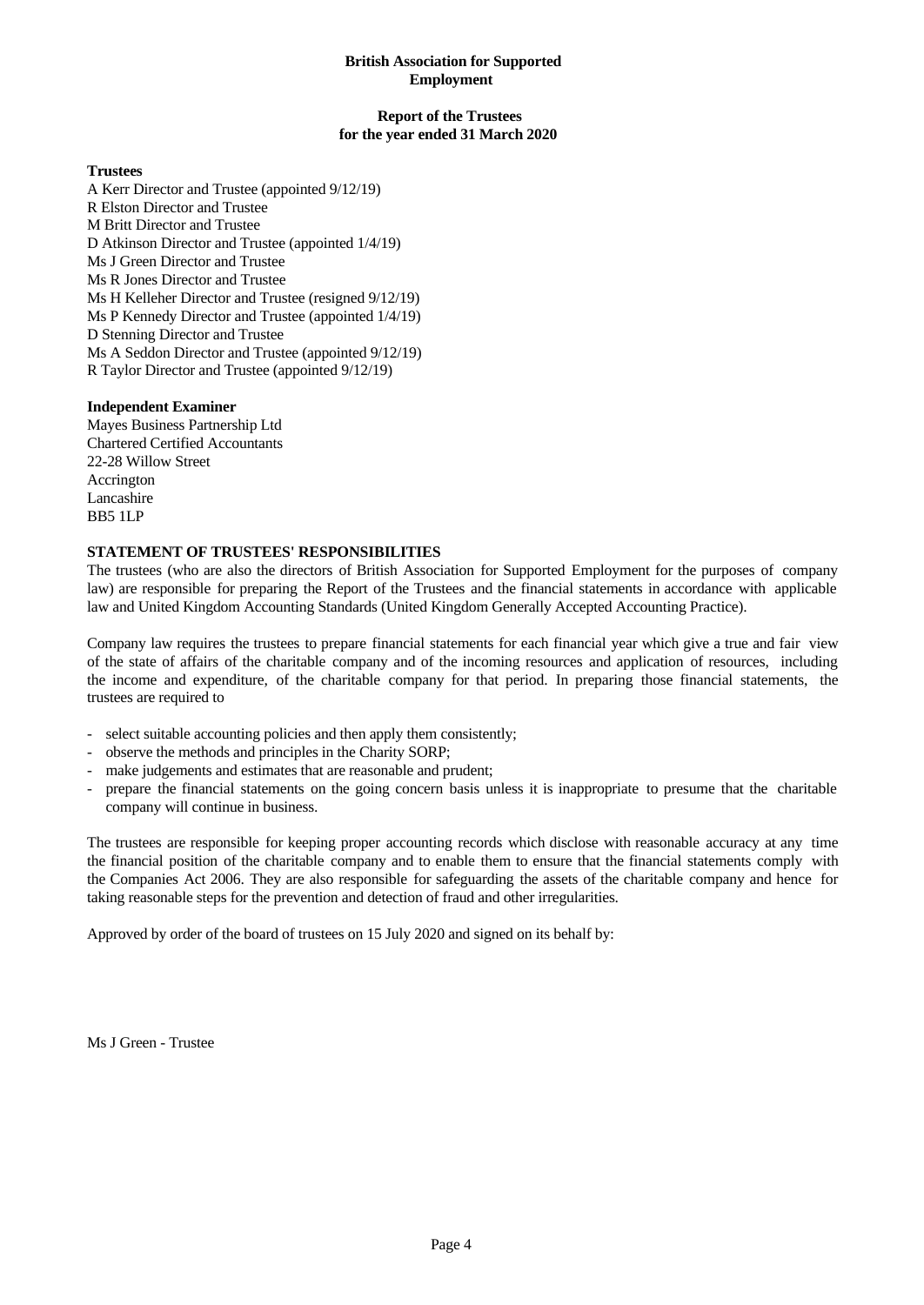#### **Independent Examiner's Report to the Trustees of British Association for Supported Employment**

# **Independent examiner's report to the trustees of British Association for Supported Employment ('the Company')**

I report to the charity trustees on my examination of the accounts of the Company for the year ended 31 March 2020.

#### **Responsibilities and basis of report**

As the charity's trustees of the Company (and also its directors for the purposes of company law) you are responsible for the preparation of the accounts in accordance with the requirements of the Companies Act 2006 ('the 2006 Act').

Having satisfied myself that the accounts of the Company are not required to be audited under Part 16 of the 2006 Act and are eligible for independent examination, I report in respect of my examination of your charity's accounts as carried out under section 145 of the Charities Act 2011 ('the 2011 Act'). In carrying out my examination I have followed the Directions given by the Charity Commission under section 145(5) (b) of the 2011 Act.

#### **Independent examiner's statement**

I have completed my examination. I confirm that no matters have come to my attention in connection with the examination giving me cause to believe:

- 1. accounting records were not kept in respect of the Company as required by section 386 of the 2006 Act; or
- 2. the accounts do not accord with those records; or
- 3. the accounts do not comply with the accounting requirements of section 396 ofthe 2006 Act other than any requirement that the accounts give a true and fair view which is not a matter considered as part of an independent examination; or
- 4. the accounts have not been prepared in accordance with the methods and principles of the Statement of Recommended Practice for accounting and reporting by charities (applicable to charities preparing their accounts in accordance with the Financial Reporting Standard applicable in the UK and Republic of Ireland (FRS 102)).

I have no concerns and have come across no other matters in connection with the examination to which attention should be drawn in this report in order to enable a proper understanding of the accounts to be reached.

Gavin Taylor Chartered Accountant Mayes Business Partnership Ltd Chartered Certified Accountants 22-28 Willow Street Accrington Lancashire BB5 1LP

15 July 2020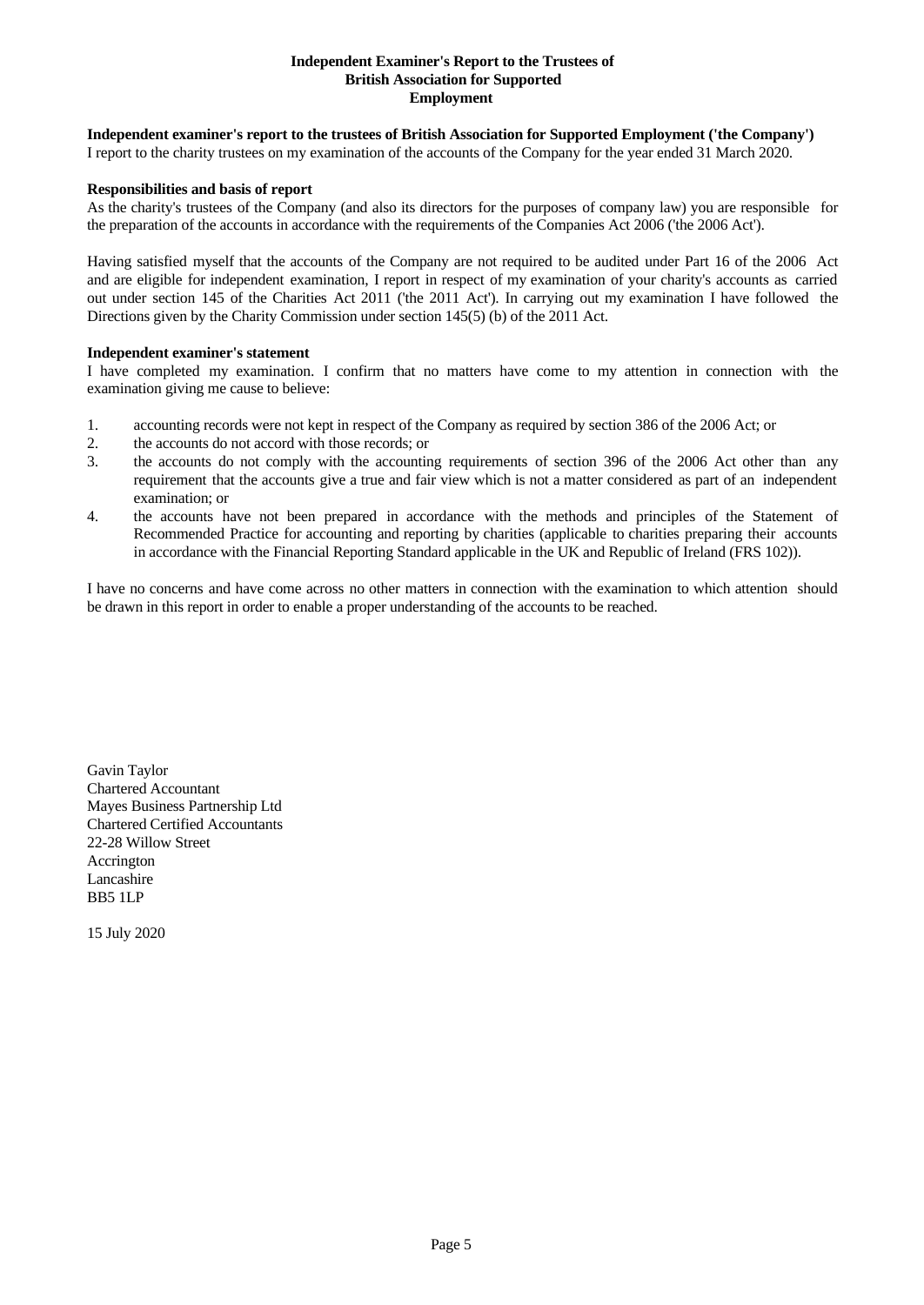# **Statement of Financial Activities for the year ended 31 March 2020**

| <b>Notes</b>                                                            | 31/3/20<br>Unrestricted<br>fund<br>$\pounds$ | 31/3/19<br>Total<br>funds<br>$\pounds$ |
|-------------------------------------------------------------------------|----------------------------------------------|----------------------------------------|
| <b>INCOME AND ENDOWMENTS FROM</b><br>Donations and legacies             | 118,013                                      | 119,681                                |
| <b>Charitable activities</b><br>Project income                          | 31,087                                       | 2,063                                  |
| <b>Total</b>                                                            | 149,100                                      | 121,744                                |
| <b>EXPENDITURE ON</b><br><b>Charitable activities</b><br>Project income | 21,985                                       | 21,822                                 |
| Other                                                                   | 109,259                                      | 99,943                                 |
| <b>Total</b>                                                            | 131,244                                      | 121,765                                |
| NET INCOME/(EXPENDITURE)                                                | 17,856                                       | (21)                                   |
| <b>RECONCILIATION OF FUNDS</b>                                          |                                              |                                        |
| <b>Total funds brought forward</b>                                      | 170,799                                      | 170,820                                |
| <b>TOTAL FUNDS CARRIED FORWARD</b>                                      | 188,655                                      | 170,799                                |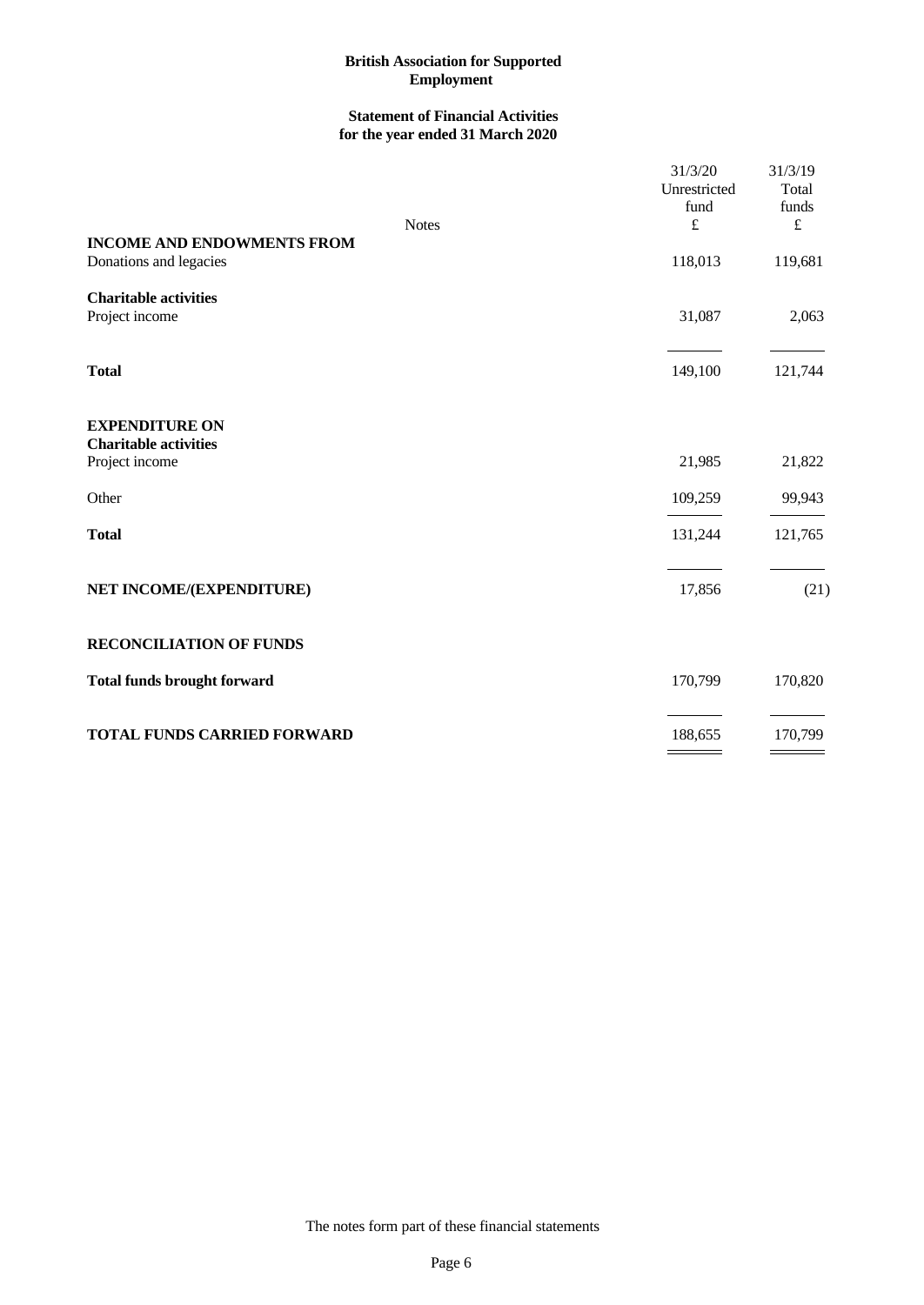#### **Balance Sheet 31 March 2020**

|                                                         |              | 31/3/20<br>Unrestricted | 31/3/19<br>Total   |
|---------------------------------------------------------|--------------|-------------------------|--------------------|
|                                                         | <b>Notes</b> | fund<br>$\pounds$       | funds<br>$\pounds$ |
| <b>FIXED ASSETS</b><br>Tangible assets                  | 6            | 1,286                   | 2,270              |
| <b>CURRENT ASSETS</b><br>Debtors<br>Cash at bank        | $\tau$       | 98,094<br>174,709       | 107,632<br>169,926 |
|                                                         |              | 272,803                 | 277,558            |
| <b>CREDITORS</b><br>Amounts falling due within one year | 8            | (85, 434)               | (109,029)          |
| NET CURRENT ASSETS                                      |              | 187,369                 | 168,529            |
| TOTAL ASSETS LESS CURRENT<br><b>LIABILITIES</b>         |              | 188,655                 | 170,799            |
| <b>NET ASSETS</b>                                       |              | 188,655                 | 170,799            |
| <b>FUNDS</b><br>Unrestricted funds                      | 9            | 188,655                 | 170,799            |
| <b>TOTAL FUNDS</b>                                      |              | 188,655                 | 170,799            |

The charitable company is entitled to exemption from audit under Section 477 of the Companies Act 2006 for the year ended 31 March 2020.

The members have not required the company to obtain an audit of its financial statements for the year ended 31 March 2020 in accordance with Section 476 of the Companies Act 2006.

The trustees acknowledge their responsibilities for

- (a) ensuring that the charitable company keeps accounting records that comply with Sections 386 and 387 of the Companies Act 2006 and
- (b) preparing financial statements which give a true and fair view of the state of affairs of the charitable company as at the end of each financial year and of its surplus or deficit for each financial year in accordance with the requirements of Sections 394 and 395 and which otherwise comply with the requirements of the Companies Act 2006 relating to financial statements, so far as applicable to the charitable company.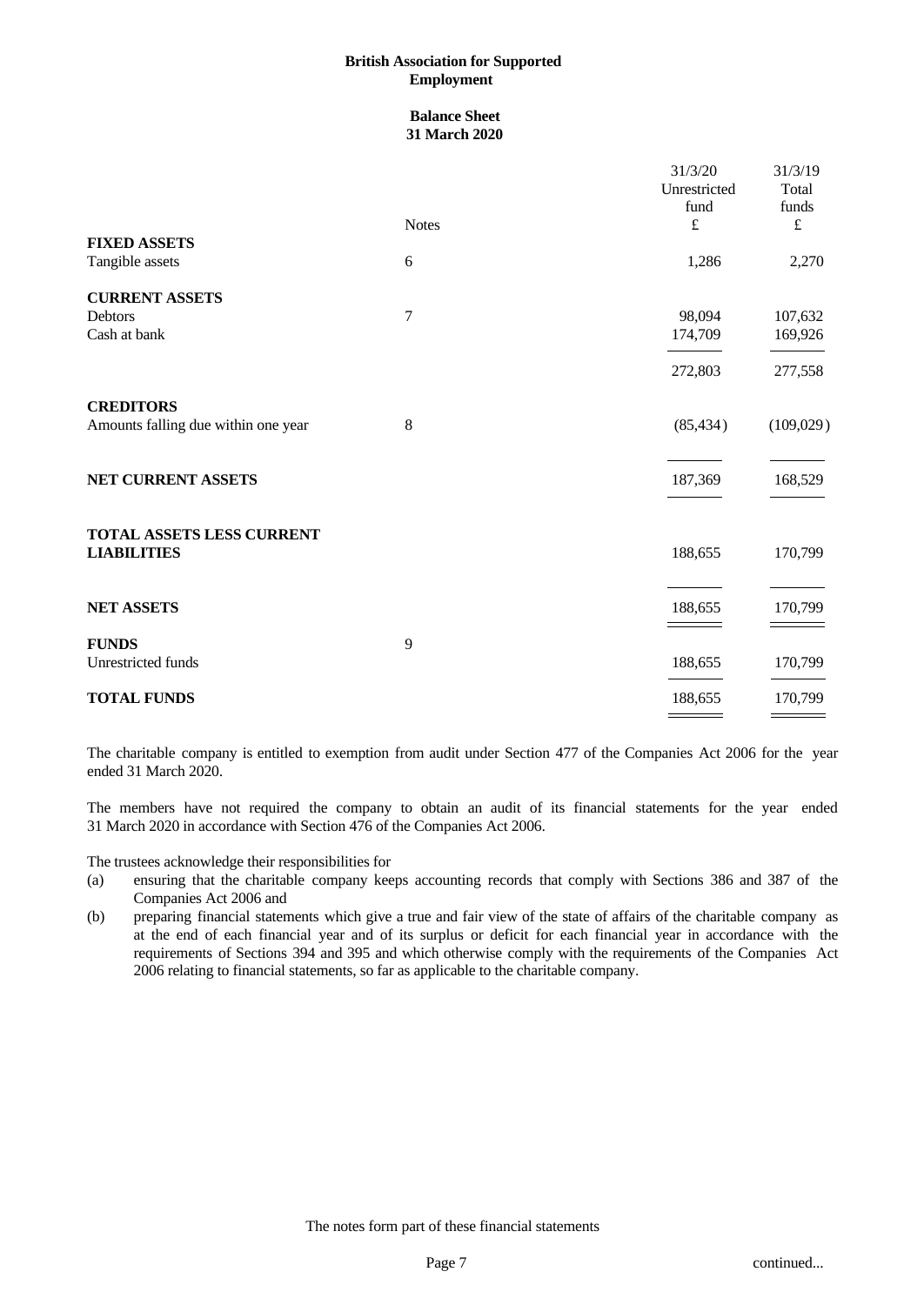#### **Balance Sheet - continued 31 March 2020**

These financial statements have been prepared in accordance with the provisions applicable to charitable companies subject to the small companies regime.

The financial statements were approved by the Board of Trustees and authorised for issue on 15 July 2020 and were signed on its behalf by:

R Elston - Trustee

J Green - Trustee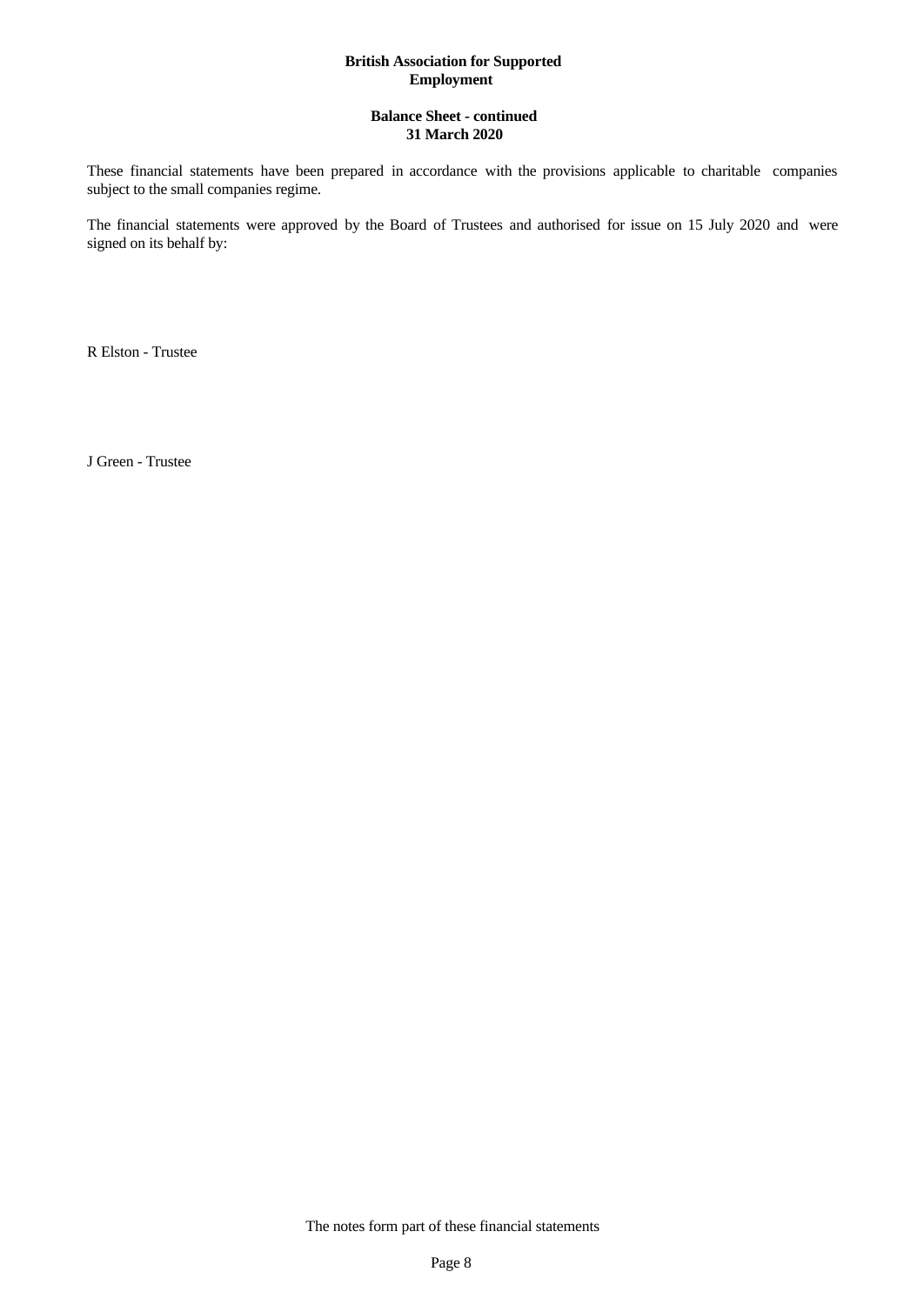#### **Notes to the Financial Statements for the year ended 31 March 2020**

#### **1. ACCOUNTING POLICIES**

#### **Basis of preparing the financial statements**

The financial statements of the charitable company, which is a public benefit entity under FRS 102, have been prepared in accordance with the Charities SORP (FRS 102) 'Accounting and Reporting by Charities: Statement of Recommended Practice applicable to charities preparing their accounts in accordance with the Financial Reporting Standard applicable in the UK and Republic of Ireland (FRS 102) (effective 1 January 2019)', Financial Reporting Standard 102 'The Financial Reporting Standard applicable in the UK and Republic of Ireland' and the Companies Act 2006. The financial statements have been prepared under the historical cost convention.

There are no material uncertainties regarding the charity's ability to continue and hence the financial statements have been prepared on a going concern basis.

#### **Financial reporting standard 102 - reduced disclosure exemptions**

The charitable company has taken advantage of the following disclosure exemptions in preparing these financial statements, as permitted by FRS 102 'The Financial Reporting Standard applicable in the UK and Republic of Ireland':

- the requirements of Section 7 Statement of Cash Flows;
- the requirement of Section 3 Financial Statement Presentation paragraph 3.17(d).

#### **Income**

All income is recognised in the Statement of Financial Activities once the charity has entitlement to the funds, it is probable that the income will be received and the amount can be measured reliably.

Income received in advance of a specified service is deferred until the criteria for income recognition are met.

#### **Expenditure**

Liabilities are recognised as expenditure as soon as there is a legal or constructive obligation committing the charity to that expenditure, it is probable that a transfer of economic benefits will be required in settlement and the amount of the obligation can be measured reliably. Expenditure is accounted for on an accruals basis and has been classified under headings that aggregate all cost related to the category. Where costs cannot be directly attributed to particular headings they have been allocated to activities on a basis consistent with the use of resources.

#### **Tangible fixed assets**

Depreciation is provided at the following annual rates in order to write off each asset over its estimated useful life.

| Plant and machinery | $-33\%$ on cost           |
|---------------------|---------------------------|
| Computer equipment  | - 25% on reducing balance |

#### **Taxation**

The charity is exempt from corporation tax on its charitable activities.

#### **Fund accounting**

Unrestricted funds can be used in accordance with the charitable objectives at the discretion of the trustees.

Restricted funds can only be used for particular restricted purposes within the objects of the charity. Restrictions arise when specified by the donor or when funds are raised for particular restricted purposes.

Further explanation of the nature and purpose of each fund is included in the notes to the financial statements.

#### **Hire purchase and leasing commitments**

Rentals paid under operating leases are charged to the Statement of Financial Activities on a straight line basis over the period of the lease.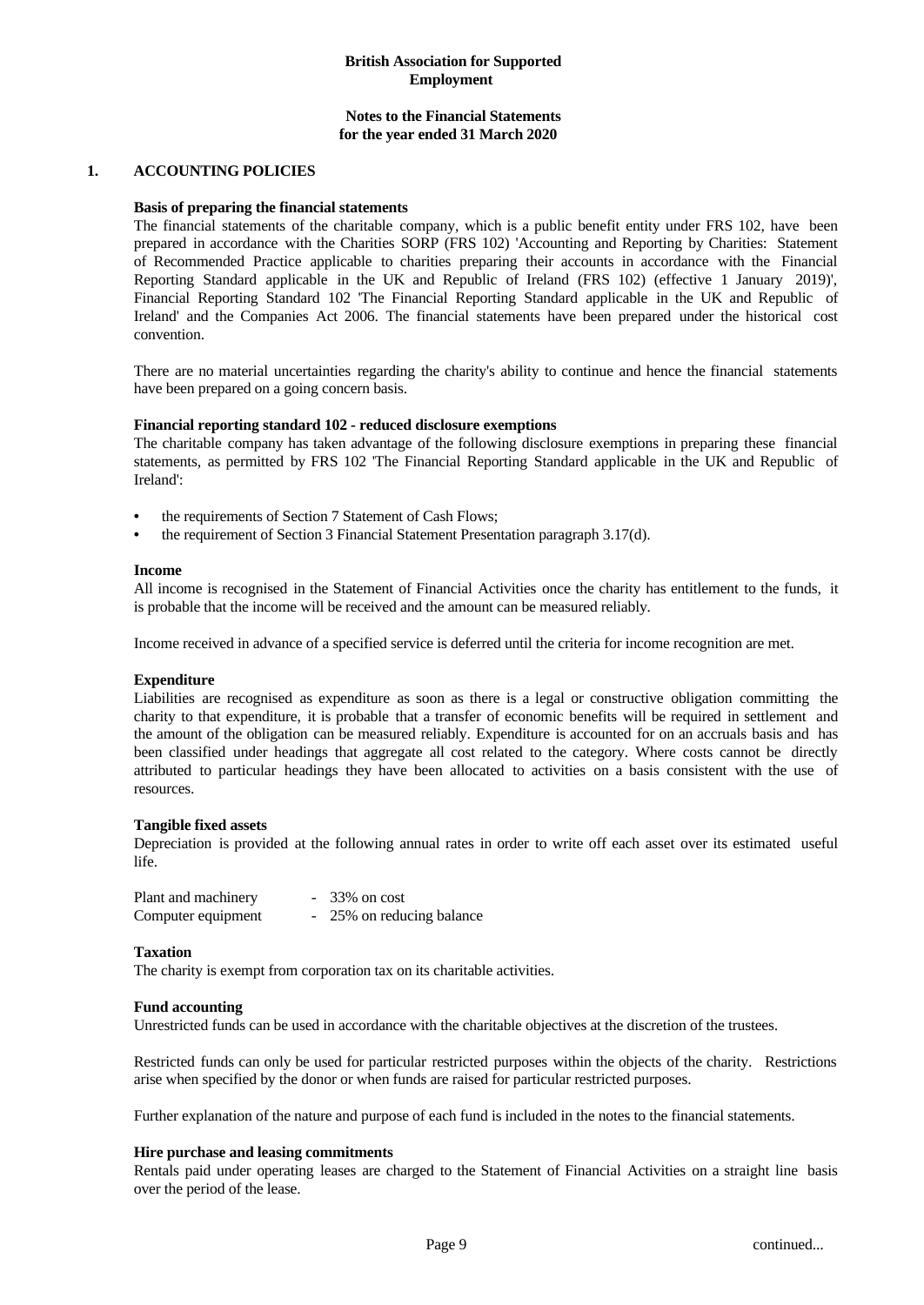#### **Notes to the Financial Statements - continued for the year ended 31 March 2020**

## **2. NET INCOME/(EXPENDITURE)**

Net income/(expenditure) is stated after charging/(crediting):

|                             | 31/3/20           | 31/3/19 |  |
|-----------------------------|-------------------|---------|--|
|                             |                   | ىم      |  |
| Other assurance services    | 4.000             | 3,946   |  |
| Depreciation - owned assets | 984               | 1,000   |  |
| Other operating leases      | 5,281             | 5,246   |  |
|                             | $\equiv$ $\equiv$ |         |  |

#### **3. TRUSTEES' REMUNERATION AND BENEFITS**

There were no trustees' remuneration or other benefits for the year ended 31 March 2020 nor for the year ended 31 March 2019.

#### **Trustees' expenses**

Travel expenses of £1,056 (2019: £4,327) were paid to 8 of the trustees and mileage expenses of £1,289 (2019: £2,171) were paid to 8 of the trustees.

#### **4. STAFF COSTS**

The average monthly number of employees during the year was as follows:

|                | (3/2) | 31/3/19 |  |
|----------------|-------|---------|--|
| Administration |       |         |  |
|                | ===   | _______ |  |

No employees received emoluments in excess of £60,000.

# **5. COMPARATIVES FOR THE STATEMENT OF FINANCIAL ACTIVITIES**

|                                                             | Unrestricted<br>fund<br>$\pounds$ |
|-------------------------------------------------------------|-----------------------------------|
| <b>INCOME AND ENDOWMENTS FROM</b><br>Donations and legacies | 119,681                           |
| <b>Charitable activities</b><br>Project income              | 2,063                             |
| <b>Total</b>                                                | 121,744                           |
| <b>EXPENDITURE ON</b><br><b>Charitable activities</b>       |                                   |
| Project income                                              | 21,822                            |
| Other                                                       | 99,943                            |
| <b>Total</b>                                                | 121,765                           |
| NET INCOME/(EXPENDITURE)                                    | (21)                              |
|                                                             |                                   |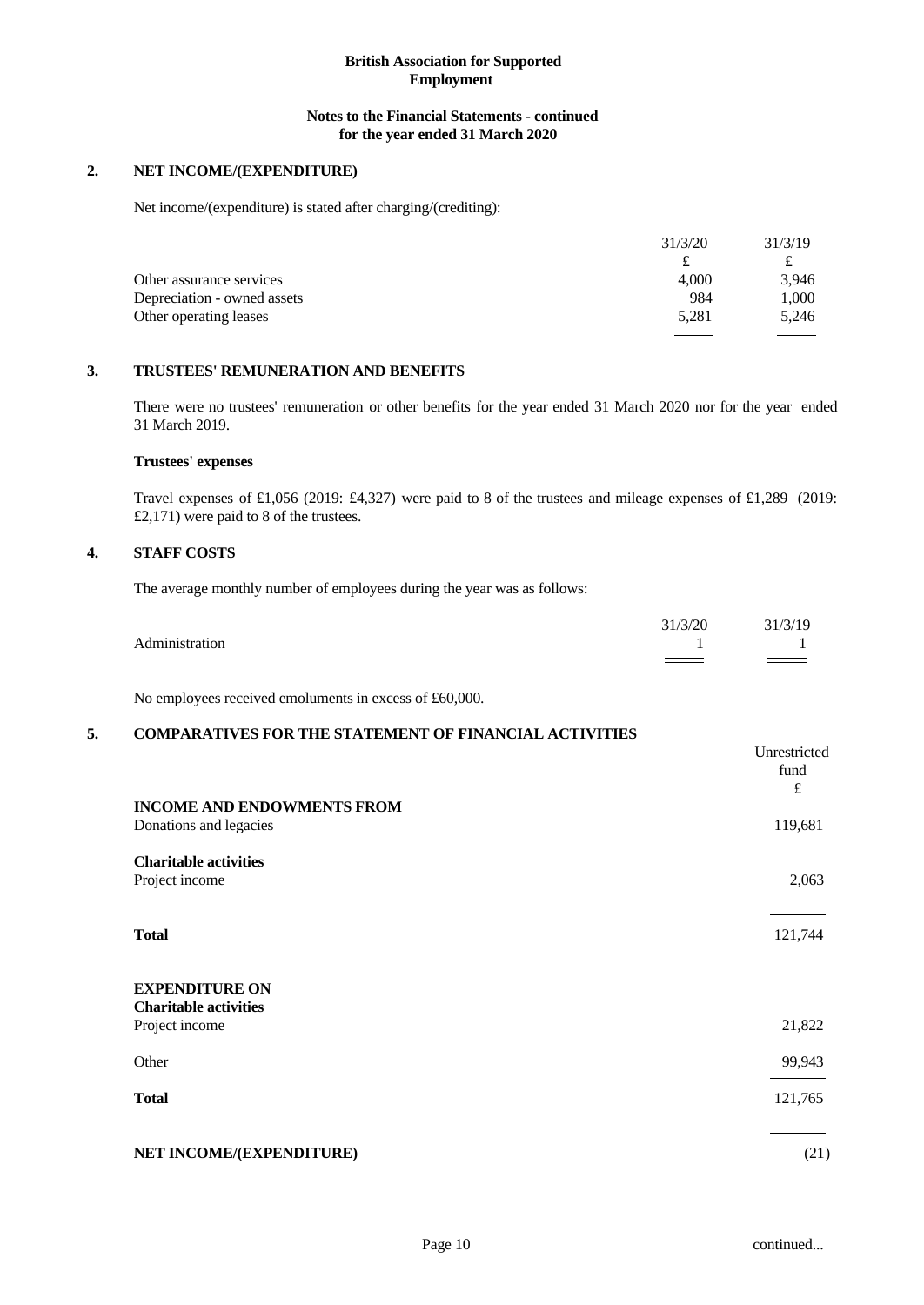#### **Notes to the Financial Statements - continued for the year ended 31 March 2020**

# **5. COMPARATIVES FOR THE STATEMENT OF FINANCIAL ACTIVITIES - continued**  Unrestricted fund  $f(x)$ **RECONCILIATION OF FUNDS Total funds brought forward** 170,820 **TOTAL FUNDS CARRIED FORWARD** 170,799

#### **6. TANGIBLE FIXED ASSETS**

|                                   | Plant and<br>machinery<br>£ | Computer<br>equipment<br>£                                                                                              | Totals<br>£ |  |
|-----------------------------------|-----------------------------|-------------------------------------------------------------------------------------------------------------------------|-------------|--|
| <b>COST</b>                       |                             |                                                                                                                         |             |  |
| At 1 April 2019 and 31 March 2020 | 8,687                       | 9,900                                                                                                                   | 18,587      |  |
| <b>DEPRECIATION</b>               |                             |                                                                                                                         |             |  |
| At 1 April 2019                   | 7,160                       | 9,157                                                                                                                   | 16,317      |  |
| Charge for year                   | 798                         | 186                                                                                                                     | 984         |  |
| At 31 March 2020                  | 7,958                       | 9,343                                                                                                                   | 17,301      |  |
| <b>NET BOOK VALUE</b>             |                             |                                                                                                                         |             |  |
| At 31 March 2020                  | 729                         | 557                                                                                                                     | 1,286       |  |
|                                   |                             |                                                                                                                         |             |  |
| At 31 March 2019                  | 1,527                       | 743                                                                                                                     | 2,270       |  |
|                                   | ____                        | <u> The Company of the Company of the Company of the Company of the Company of the Company of the Company of the Co</u> |             |  |

#### **7. DEBTORS: AMOUNTS FALLING DUE WITHIN ONE YEAR**

|               | 31/3/20            | 31/3/19 |  |
|---------------|--------------------|---------|--|
|               | $\mathbf{f}$<br>ىم | ىد      |  |
| Trade debtors | 68,604             | 77,732  |  |
| Other debtors | 28,047             | 28,508  |  |
| Prepayments   | 1,443              | 1,392   |  |
|               |                    |         |  |
|               | 98,094             | 107,632 |  |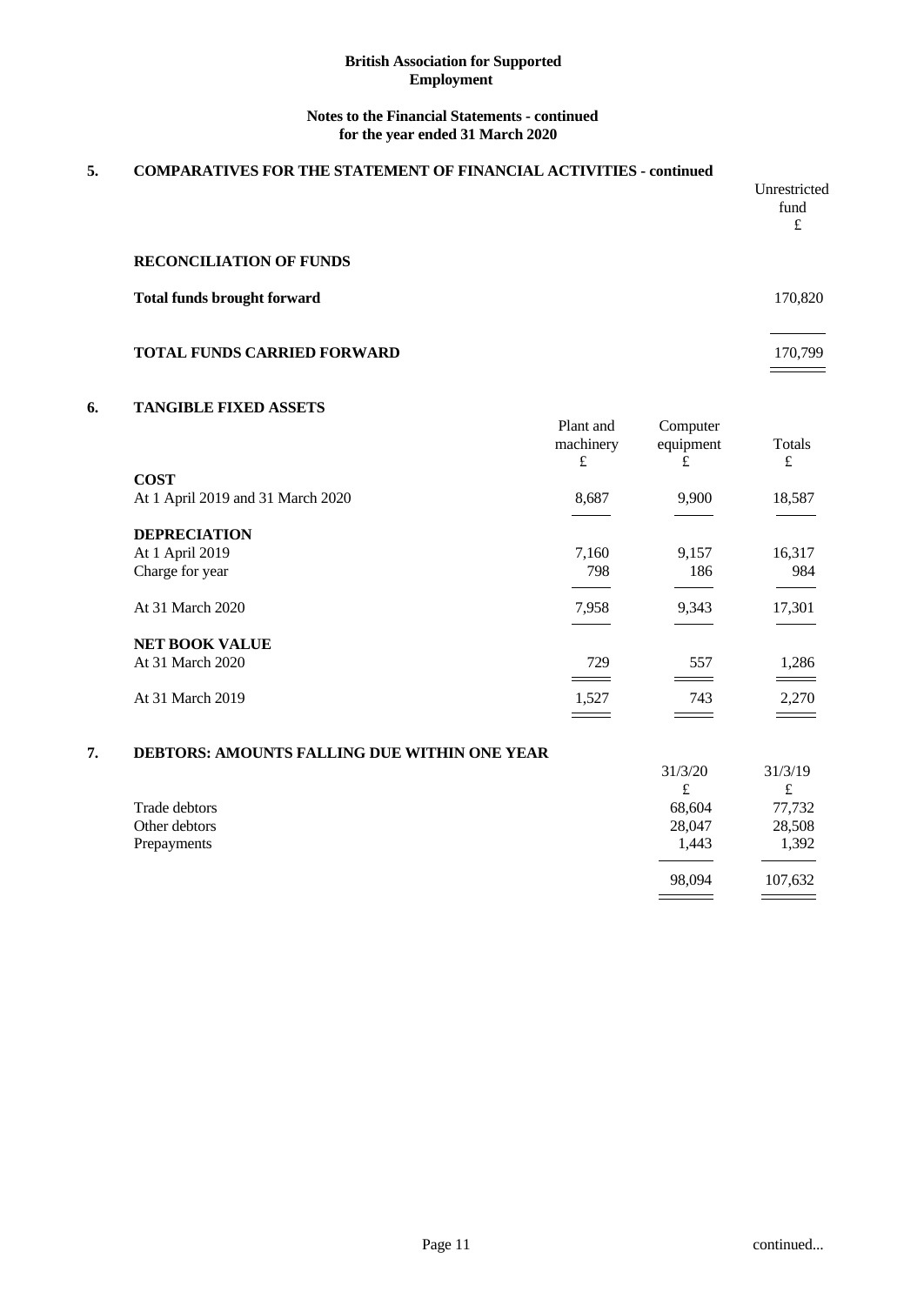# **Notes to the Financial Statements - continued for the year ended 31 March 2020**

#### **8. CREDITORS: AMOUNTS FALLING DUE WITHIN ONE YEAR**

|                              | 31/3/20 | 31/3/19 |
|------------------------------|---------|---------|
|                              | £       | £       |
| Trade creditors              | 2,086   | 3,175   |
| VAT                          | 8,485   | 7,996   |
| Other creditors              | 2,026   | 2,278   |
| Accruals and deferred income | 72,837  | 95,580  |
|                              | 85,434  | 109,029 |
|                              |         |         |

Deferred income comprises payments received for subscriptions for the following financial year to 31 March 2021.

| 94,800<br>60,090<br>(94,800)<br>(60,090)<br>72.143<br>94,800<br>72,143<br>Balance as at 31 March 2020<br>94,800 |                                                             | 31/3/20<br>£ | 31/3/19 |  |
|-----------------------------------------------------------------------------------------------------------------|-------------------------------------------------------------|--------------|---------|--|
|                                                                                                                 | Balance as at 1 April 2019                                  |              |         |  |
|                                                                                                                 | Amount released to income earned from charitable activities |              |         |  |
|                                                                                                                 | Amounts deferred in year                                    |              |         |  |
|                                                                                                                 |                                                             |              |         |  |
|                                                                                                                 |                                                             |              |         |  |

## **9. MOVEMENT IN FUNDS**

Net movement in funds, included in the above are as follows:

|                                           | Incoming<br>resources<br>£ | Resources<br>expended | Movement<br>in funds<br>£ |  |
|-------------------------------------------|----------------------------|-----------------------|---------------------------|--|
| <b>Unrestricted funds</b><br>General fund | 149.100                    | (131, 244)            | 17,856                    |  |
| <b>TOTAL FUNDS</b>                        | 149,100                    | (131, 244)            | 17,856                    |  |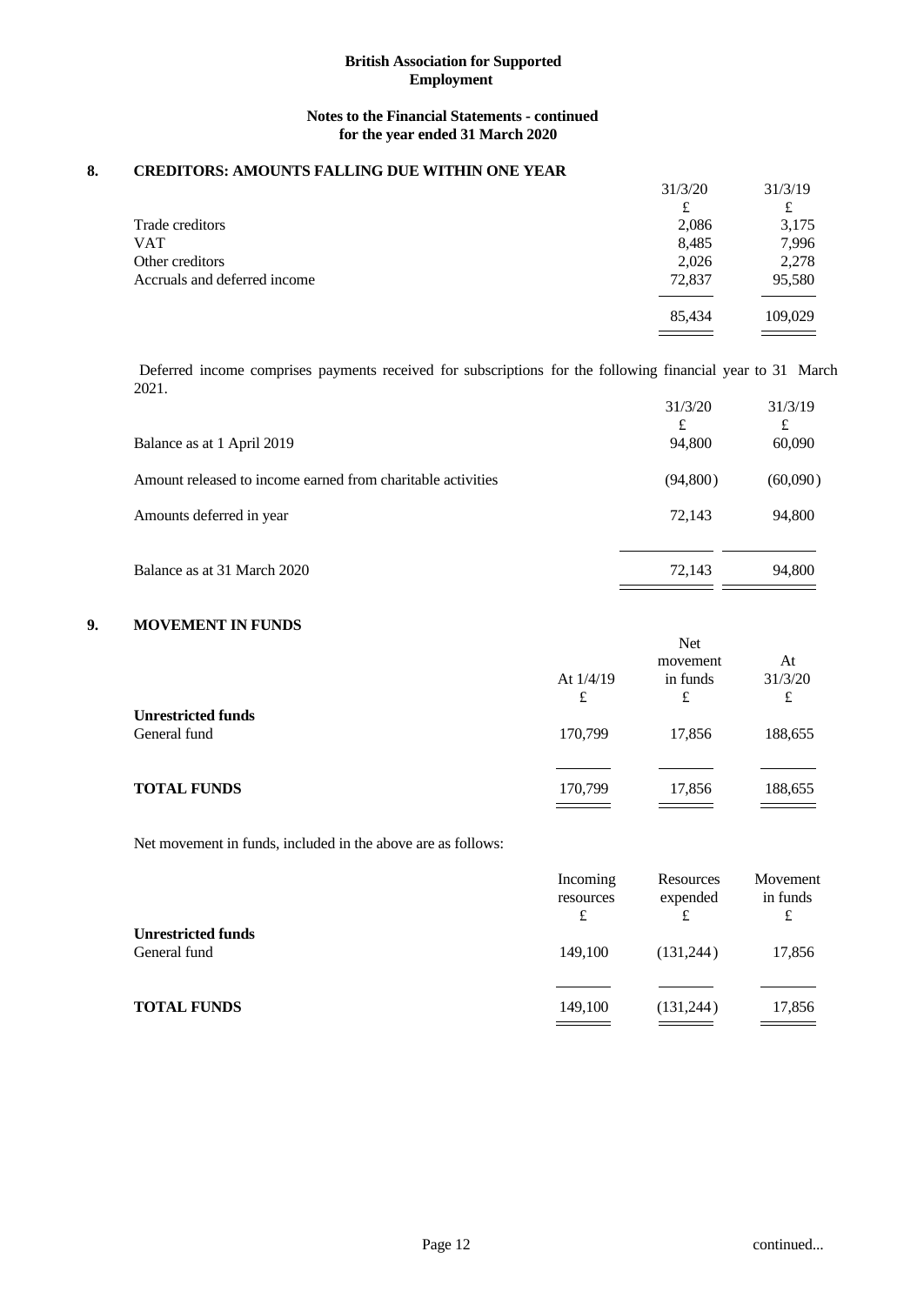#### **Notes to the Financial Statements - continued for the year ended 31 March 2020**

# **9. MOVEMENT IN FUNDS - continued**

#### **Comparatives for movement in funds**

| <b>Net</b>       |                           |                    |
|------------------|---------------------------|--------------------|
| At $1/4/18$<br>£ | movement<br>in funds<br>£ | At<br>31/3/19<br>£ |
| 170,820          | (21)                      | 170,799            |
| 170,820          | (21)                      | 170,799            |
|                  |                           |                    |

Comparative net movement in funds, included in the above are as follows:

|                                           | Incoming<br>resources<br>£ | Resources<br>expended<br>£ | Movement<br>in funds<br>£ |  |
|-------------------------------------------|----------------------------|----------------------------|---------------------------|--|
| <b>Unrestricted funds</b><br>General fund | 121,744                    | (121,765)                  | (21)                      |  |
| <b>TOTAL FUNDS</b>                        | 121,744                    | (121,765)<br>_______       | (21)                      |  |

A current year 12 months and prior year 12 months combined position is as follows:

|                                           | At $1/4/18$<br>£ | Net<br>movement<br>in funds<br>£ | At<br>31/3/20<br>£ |
|-------------------------------------------|------------------|----------------------------------|--------------------|
| <b>Unrestricted funds</b><br>General fund | 170,820          | 17,835                           | 188,655            |
| <b>TOTAL FUNDS</b>                        | 170,820          | 17,835                           | 188,655            |

A current year 12 months and prior year 12 months combined net movement in funds, included in the above are as follows:

|                                           | Incoming<br>resources<br>£ | Resources<br>expended<br>£ | Movement<br>in funds<br>£ |  |
|-------------------------------------------|----------------------------|----------------------------|---------------------------|--|
| <b>Unrestricted funds</b><br>General fund | 270,844                    | (253,009)                  | 17,835                    |  |
| <b>TOTAL FUNDS</b>                        | 270,844                    | (253,009)                  | 17,835                    |  |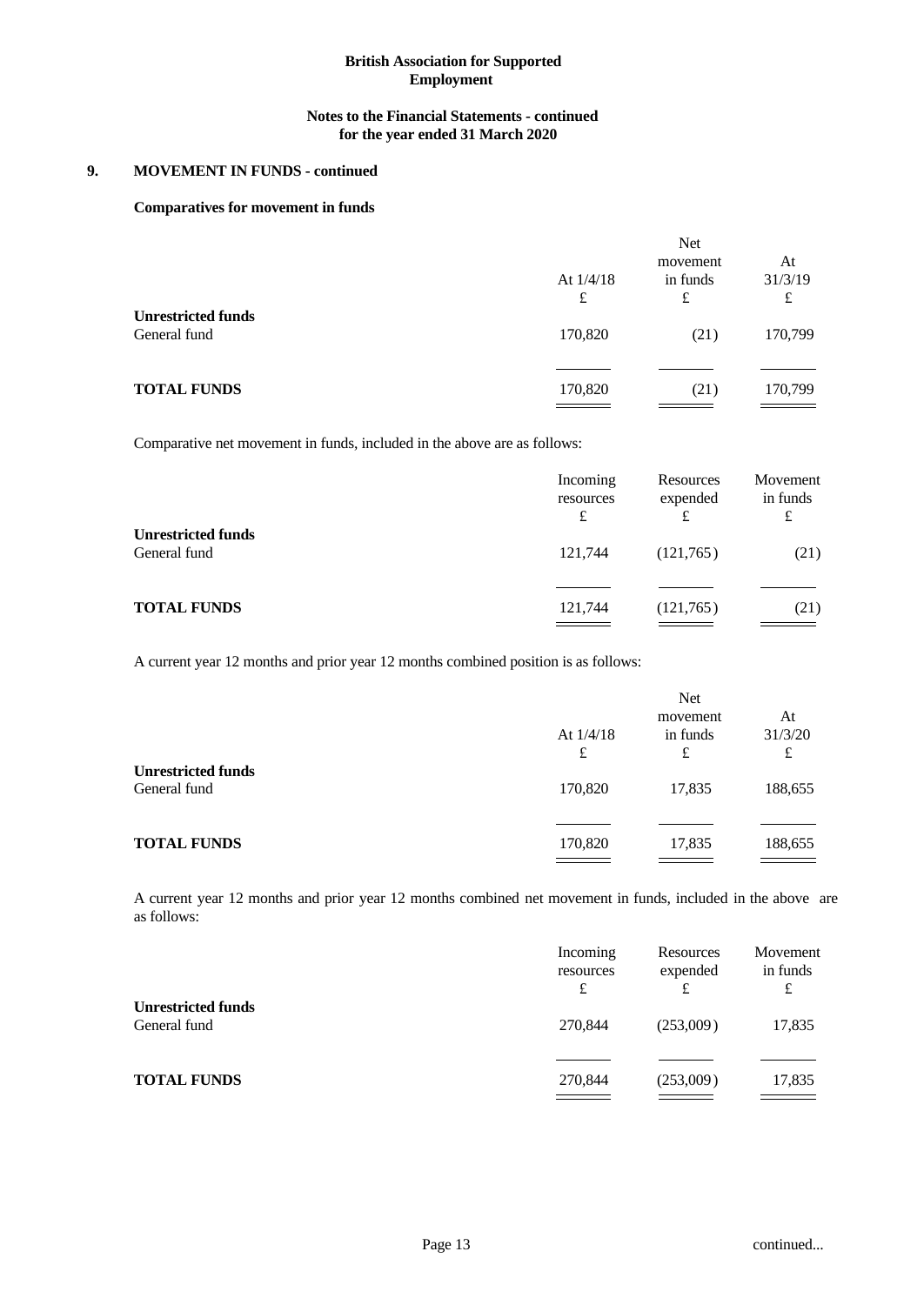# **Notes to the Financial Statements - continued for the year ended 31 March 2020**

# **10. RELATED PARTY DISCLOSURES**

Mr R Elston and Mr M Britt trustees of the company, are also directors of Inclusive Trading CIC.

During the year the company received donations from Inclusive Trading CIC totalling £55,221 (2019: £62,396).

Included within other debtors is an amount due from Inclusive Trading CIC of £28,047 (2019: £28,508).